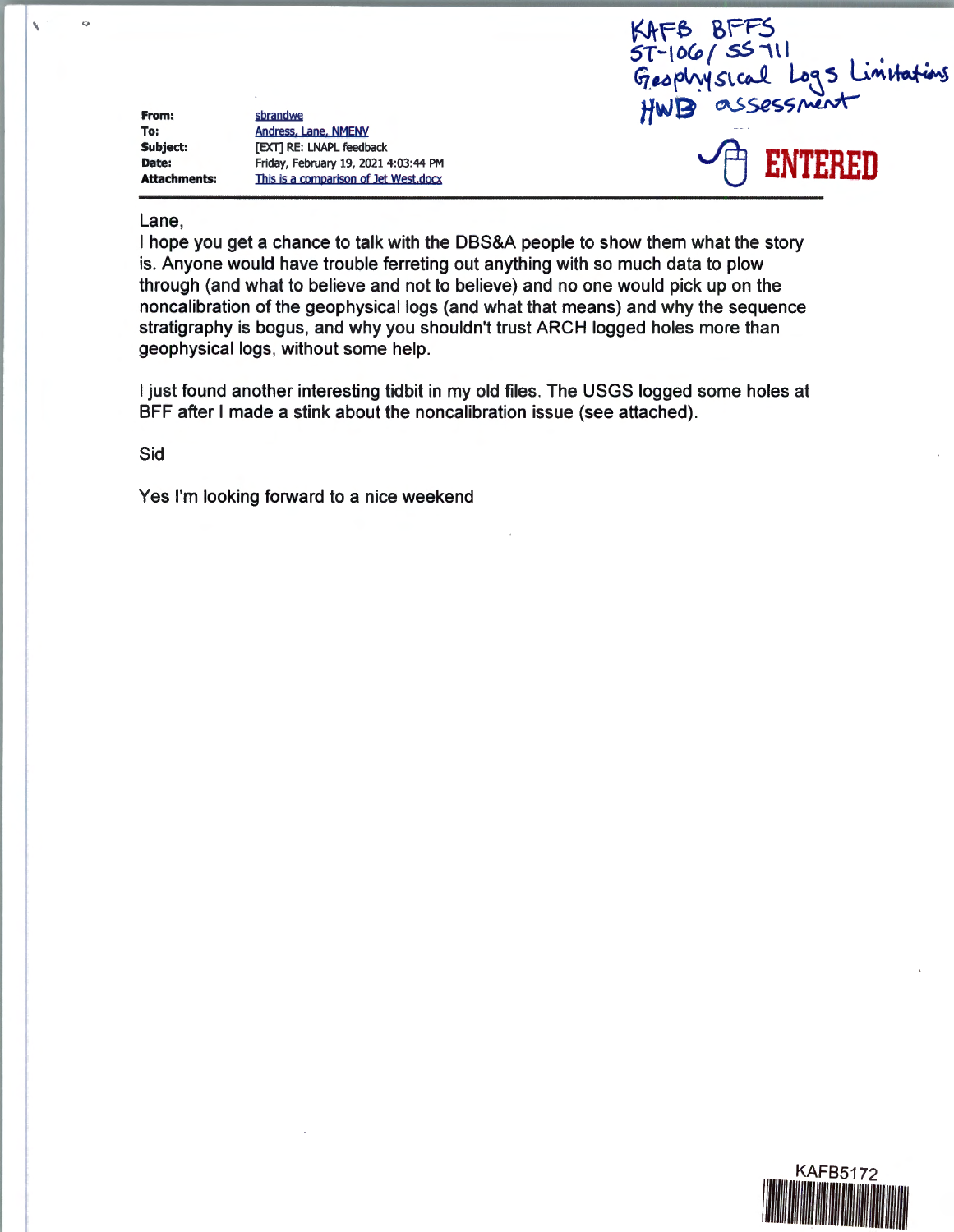This is a comparison of Jet West (long and short (green and red) and USGS (short (blue)) EM logs at KAFB-106078. {The USGS truck only came with the short tool.}

i.

۳

In the USGS trace one can easily see the difference between fine and coarse zones, or one can talk geology like fining upward sequence between say 180 to 150 ft. depth or coarsening upward sequence from say 440 to 390. One can easily see the 250 to 300 foot depth zone ARG sediments are distinctly different from the ARG sediments above and below and the upper and lower clay are easily seen. Also, one can see that the minor leftward excursions in the 300-400 foot depth zone should not be considered as fine grained zones as the sequence stratigraphy cross sections mistakenly show.

The obvious gravel zone from 215-225 on the USGS log is called 95% gravel in the geologist log, but is hardly differentiatable on the Jet West logs.

So again, the Jet West logs are usable to spot the clay zones but fall far short of being useful for geologic discussion and locating coarser and more presumably soil vapor pathway zones.